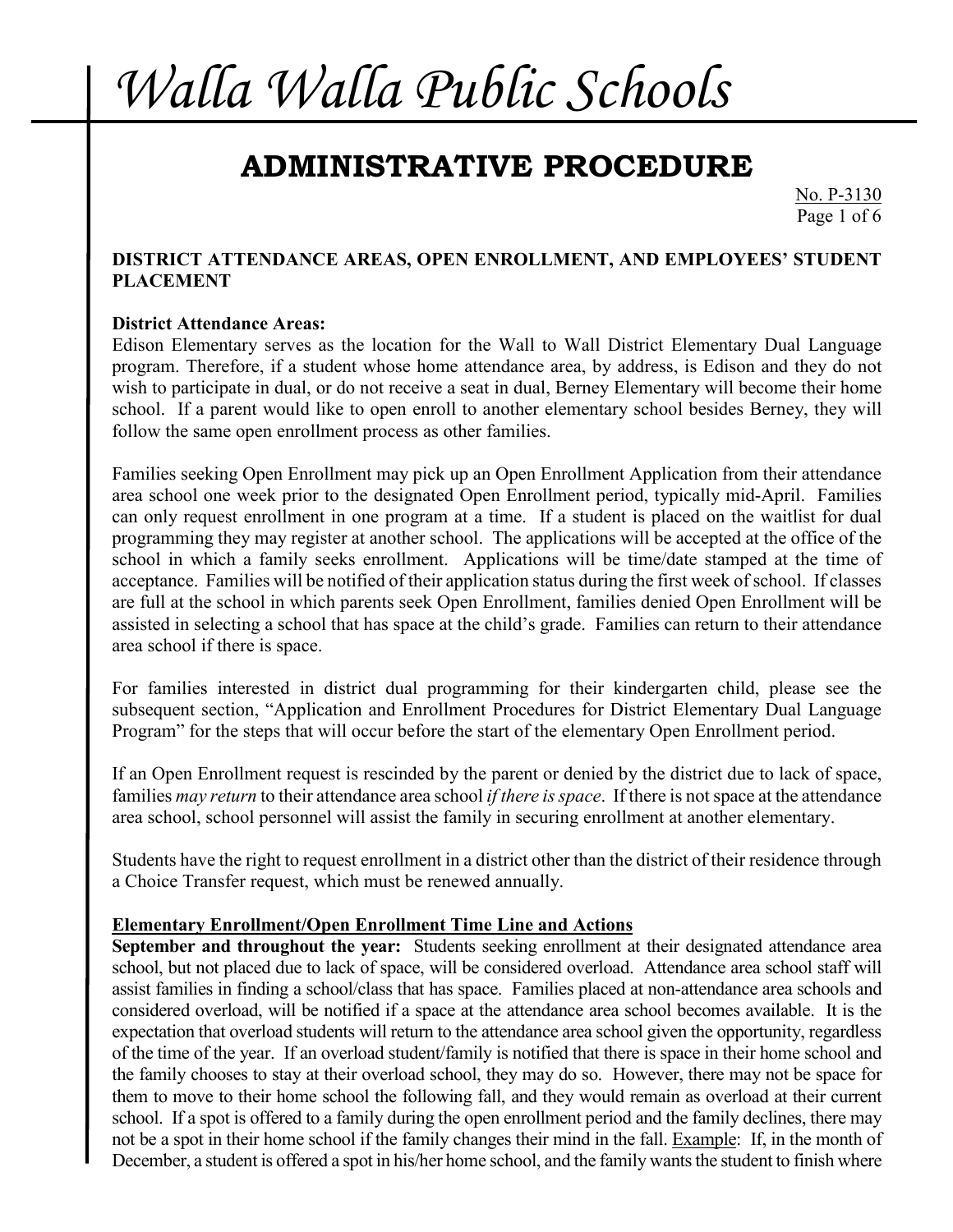## **ADMINISTRATIVE PROCEDURE**

No. P-3130 Page 2 of 6

s/he has been placed, it would not prevent the student from moving back to the home school the following year.

**January:** Open Enrollment period and Kindergarten registration dates are set and communicated.

**March:** Prior to Spring Break, elementary principals contact families of any student still identified as overload. The purpose of the contact is to determine enrollment expectations for the following school year. Options include:

- The attendance area school has space for the student for the upcoming school year. Parents will be told that their child will return to the attendance area school for the next school year. Elementary principal or their designee will inform the attendance area school of the family's return. Parents are also encouraged to notify the attendance area schools.
- The attendance area school will not have space for the child to return for the next year. The student will continue to be considered overload at their current school. Transportation is provided to overload families.
- A student's historical length of attendance will be the first consideration used to determine movement of a student if there is a space problem.
- If a student is overloaded three years in a row, they then become an attendance area student at the school in which they have been placed for overload.
- The attendance area school has room for the student to return in the fall of the following year and parents want to remain at the overload school. The attendance area principal will explain the Open Enrollment policy and procedure, noting that transportation is a parent responsibility.

**April:** Open Enrollment begins and lasts for a two-week period. Preschool staff will conduct Language Assessments and compile required Kindergarten registration documents in March to prepare for Open Enrollment. Preschool Family Advocates work with families to complete the Kindergarten registration process.

**May/June:** Following the two-week priority window for Open Enrollment and Kindergarten registration, elementary principals meet for initial class size analysis. If apparent and appropriate, class size issues *may* be addressed as a result of this meeting.

**September:** Following the opening of school offices, elementary principals will meet and review the most current enrollment numbers. If apparent and appropriate, class size issues *may* be addressed as a result of this meeting.

**Early September:** Elementary Principals meet for the purpose of balancing class size. This meeting will occur the first week of school. Any enrollment issues arising as a result of this meeting will be addressed at this time. Open Enrollment acceptance or revocation occurs at this meeting. **Application and Enrollment/Procedures for District Elementary Dual Language Program**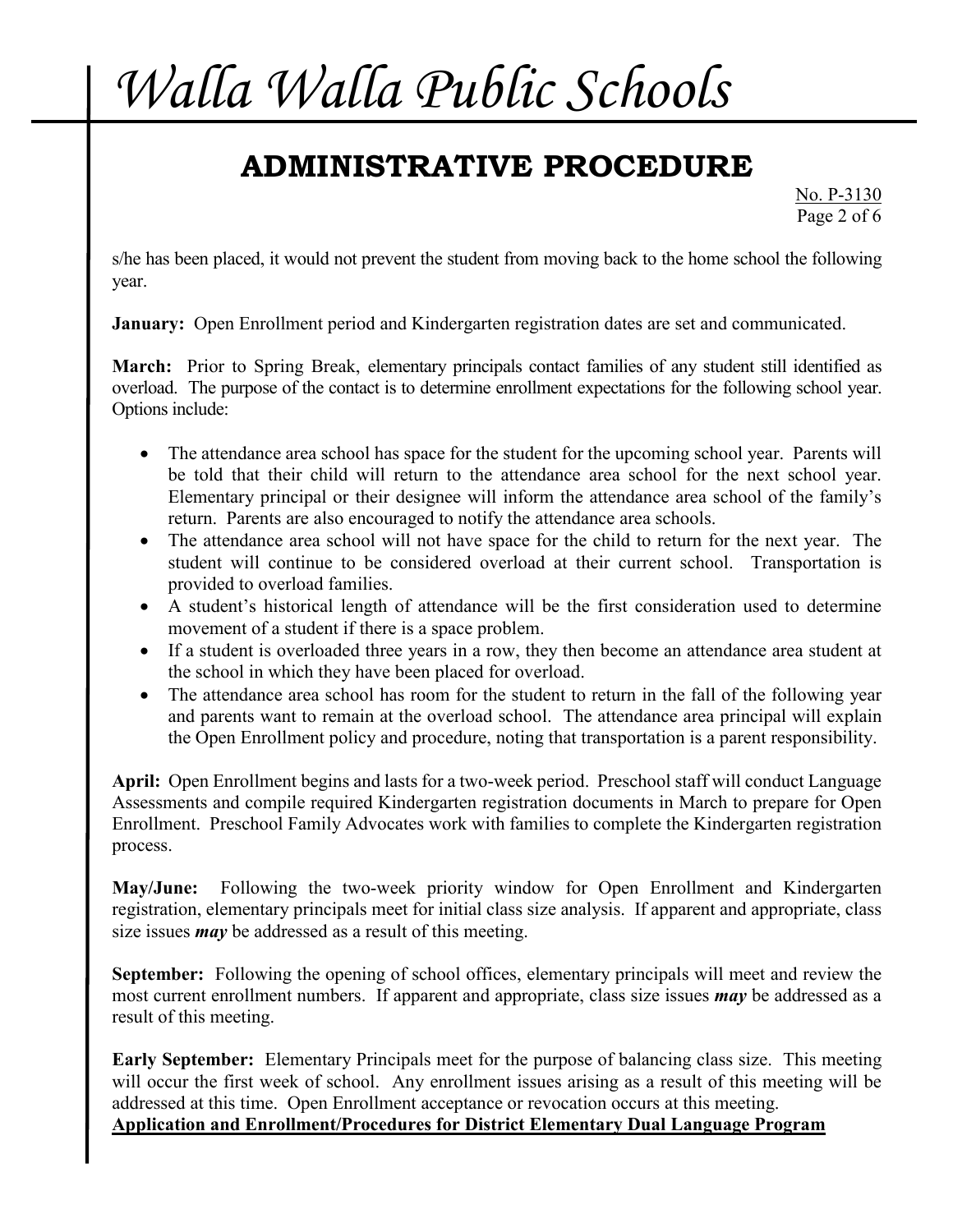### **ADMINISTRATIVE PROCEDURE**

No. P-3130 Page 3 of 6

**Application Process**: The application process for District Elementary Dual Language programming will occur ahead of the district elementary open enrollment period. Families who would like to be considered for placement in dual programming will submit their application to the Bilingual Education department. The application process will include an interview using multiple measures and additional information gathered from parents/guardians. Placement in the District Dual Language Program will mirror the Traditional Elementary Schools priorities. Placement may include, but is not limited to, a weighted lottery and/or wait list. The initial application process will be completed prior to the start of the district Open Enrollment for kindergarten.

Families of students residing outside the Walla Walla Public Schools attendance area are welcome to open enroll and submit an application for dual programming. Out of WWPS attendance area students will be interviewed for dual programming on an annual basis during the enrollment period. Seats will be offered following the Traditional Elementary School priorities. Students who miss the initial application window will be interviewed and placed at the bottom of the waitlist, if applicable. The waitlist will expire at the end of each school year.

### **Enrollment/Open Enrollment Procedures for Traditional Elementary Schools**

### **Priority One**

Families living in the attendance area of a traditional elementary school must enroll at the office of their designated school. Families enrolling a student, with a sibling currently enrolled in the school, will have priority over attendance area families without a sibling currently enrolled.

**Special Note:** Students/families designated as Homeless qualify for enrollment/placement based on their current school of origin. Principals and the school's Intervention Specialist(s) will work with the district Homeless Liaison, assuring appropriate attendance area priority enrollment and placement. (McKinney Vento Homeless Assistance Act of 2001-Title X, Part C of No Child Left Behind Act- 725)

### **Priority Two**

Per RCW 28A.225.270: A full-time employee whose children reside within the state shall be permitted to enroll his/her children at the school to which the employee is assigned or another K-12 district school of his/her choice, according to seats available. Once the child of an employee is granted Open Enrollment status, the child shall be considered an attendance area student for the duration of elementary school, as long as the parent maintains employment with the district.

For Priority Three Through Five, the following criteria will be taken into consideration:

- Appropriate education programs or services are available in the individual school
- Attendance is maintained
- Attendance will not create a risk to the health and safety of staff or students
- Discipline history is void of violent or disruptive behavior
- Student has not been, or is not currently, on suspension/expulsion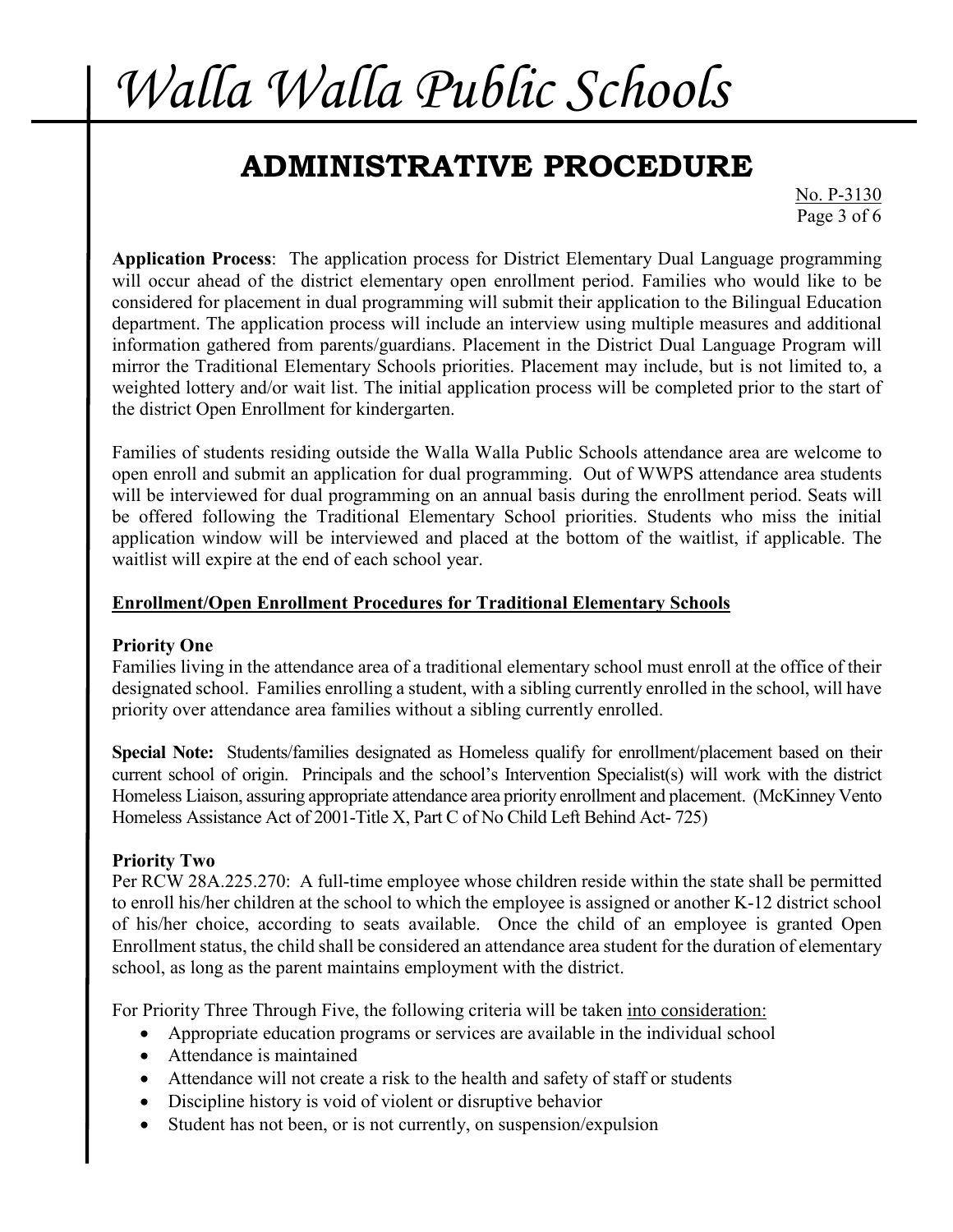### **ADMINISTRATIVE PROCEDURE**

No. P-3130 Page 4 of 6

### **Priority Three**

Families seeking Open Enrollment for their students in a traditional elementary school, with a sibling currently open enrolled in that school, will have priority over other open enrolled students/families, except district employees.

#### **Priority Four**

Families seeking Open Enrollment for their students in a traditional elementary school, without a sibling currently open enrolled in that school, will have fourth priority.

#### **Priority Five**

Families of students residing outside the Walla Walla Public Schools attendance area are welcome to open enroll. Students requesting enrollment from other districts will be admitted according to seats available at grade level, by the time and date of the current request for Open Enrollment and according to the criteria listed above Priority Three.

#### **Secondary Open Enrollment**

The following procedures will be utilized to implement the district's Open Enrollment policy at the secondary school level.

- 1. Approximately two weeks prior to the designated Open Enrollment period, which typically occurs during the month of February, fifth grade parents/guardians will receive information on the enrollment policy and procedures for secondary schools.
- 2. In addition, parents/guardians of currently open enrolled eighth grade students from other districts will receive letters notifying them of dates of the Open Enrollment request period so they can obtain release forms from their resident area school districts.
- 3. Open Enrollment forms shall be made available to parents/guardians one week prior to the Open Enrollment period.
- 4. Parents/guardians wishing to enroll their student at a middle school outside their regular attendance area shall obtain an Open Enrollment form from their regular attendance area school. Parents/guardians shall read and complete the top portion of the form. The principal/designee of the regular attendance area school shall verify basic enrollment data and sign the form. During the Open Enrollment period, the parent/guardian shall take the form to the school which the parent/guardian wants his/her child to attend.

The receiving school principal/designee shall accept the form, check it for completeness, and direct the parent/guardian to sign the bottom portion of the form. The time and date of its submittal will be recorded by the receiving school.

5. The following priorities shall be in effect for secondary Open Enrollment. Students applying for Open Enrollment are accepted on a first-come, first-served basis with first priority given to those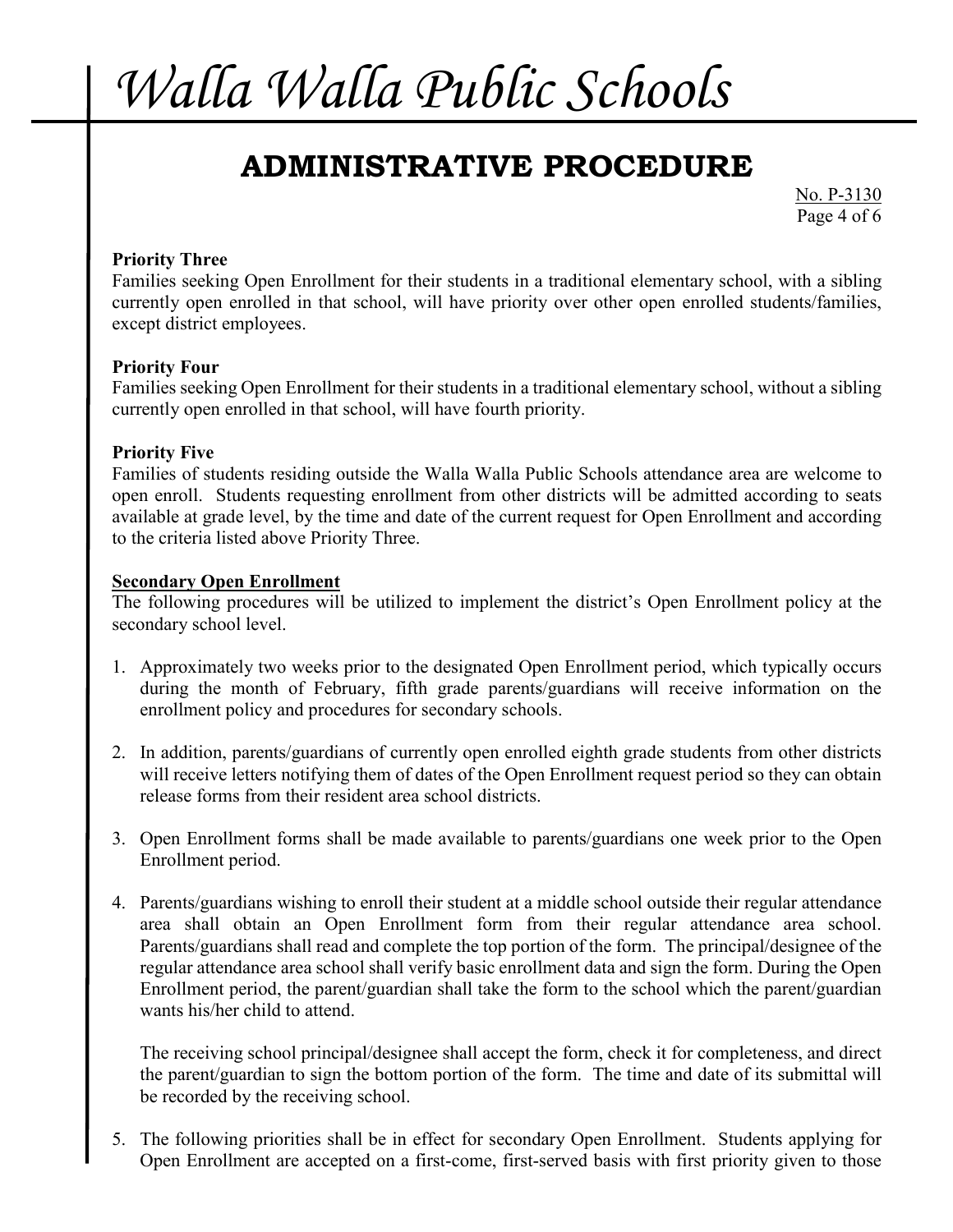## **ADMINISTRATIVE PROCEDURE**

No. P-3130 Page 5 of 6

students residing within the Walla Walla School District and filing the appropriate forms during the designated Open Enrollment period.

**Priority One:** A full-time employee whose children reside within the state shall be permitted to enroll his/her child(ren) at the school to which the employee is assigned or another K-12 district school of his/her choice, according to seats available.

**Special Note**: Students/families designated as Homeless qualify for enrollment/placement based on their current school of origin. Principals and the school's Intervention Specialist(s) will work with the district Homeless Liaison, assuring appropriate attendance area priority enrollment and placement. (McKinney Vento Homeless Assistance Act of 2001-Title X, Part C of No Child Left Behind Act- 725)

**Priority Two:** Students residing within the Walla Walla School District who open enroll within the designated enrollment window will be admitted according to seats available at grade level and by the time and date of the current request for Open Enrollment

**Priority Three:** Students residing within the Walla Walla School District who open enroll after the designated enrollment window will be admitted according to seats available at grade level and by the time and date of the current request for Open Enrollment.

**Priority Four:** Students requesting enrollment from other districts will be admitted according to seats available at grade level, by the time and date of the current request for Open Enrollment and according to the following criteria:

- Appropriate education programs or services are available in the Walla Walla School District
- Attendance is maintained
- Attendance will not create a risk to the health and safety of staff or students
- Discipline history is void of violent or disruptive behavior
- Student has not been, or is not currently, on suspension/expulsion
- 6. Parents/guardians will be notified by Spring Break as to the status of their request.
- 7. Open Enrollment granted to a secondary student who resides outside of the Walla Walla School District is valid through high school graduation.
- 8. Secondary school students residing within the Walla Walla School District who are approved for open enrollment will be granted home school status at the receiving school. Open Enrollment will not have to be renewed annually.
- 9. The siblings of an open enrolled student do not automatically receive Open Enrollment status. Each student within a family must pursue an open enrollment request if he/she desires to attend a secondary school outside his/her regular attendance area.